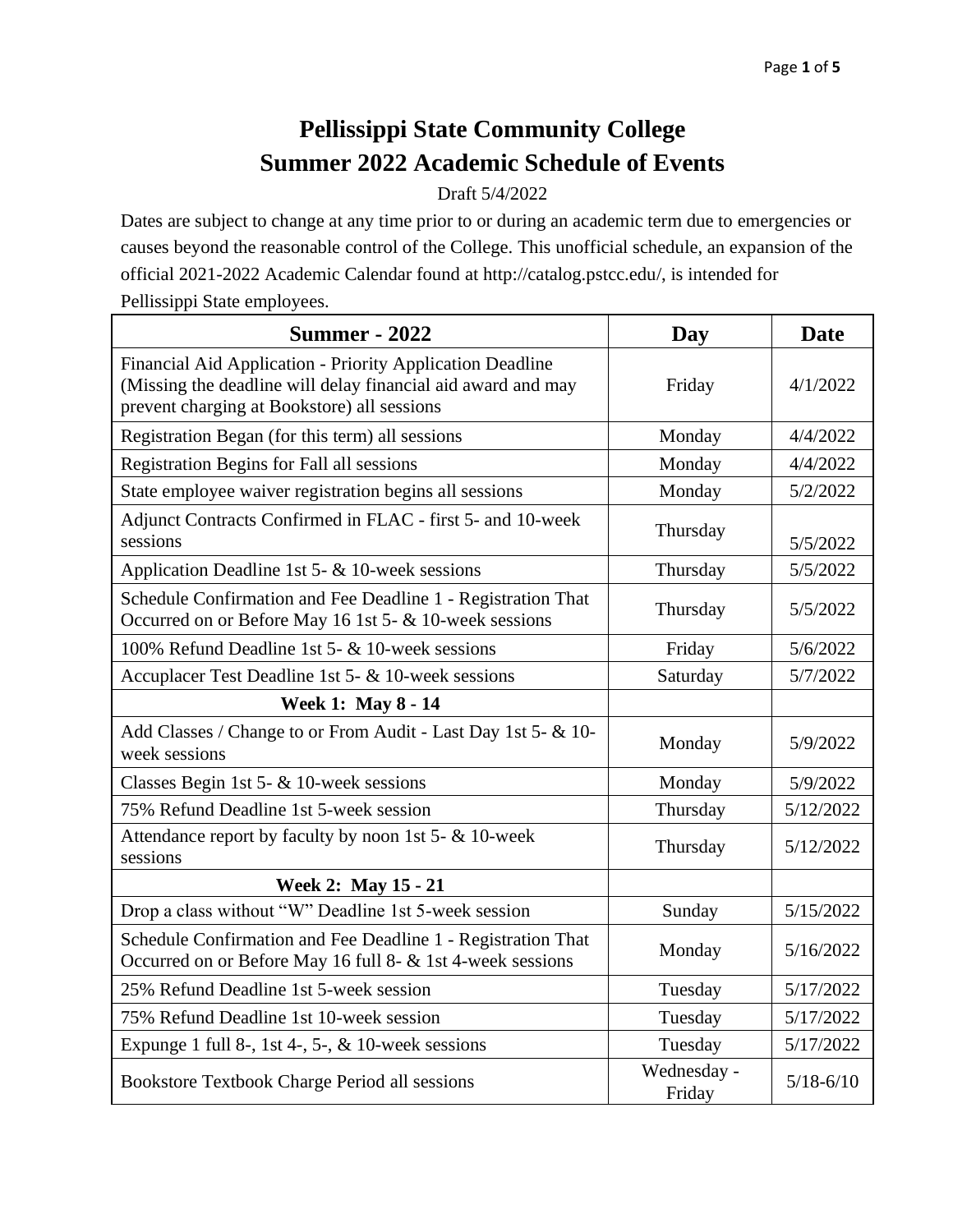| Week 3: May 22 - 28                                                                                                    |           |           |
|------------------------------------------------------------------------------------------------------------------------|-----------|-----------|
| Drop a class without "W" Deadline 1st 10-week session                                                                  | Sunday    | 5/22/2022 |
| Application Deadline full 8- & 1st 4-week sessions                                                                     | Tuesday   | 5/24/2022 |
| Temporary, part time dynamic form contracts due to Academic<br><b>Affairs</b>                                          | Tuesday   | 5/24/2022 |
| Accuplacer Test Deadline full 8- & 1st 4-week sessions                                                                 | Wednesday | 5/25/2022 |
| 25% Refund Deadline 1st 10-week session                                                                                | Thursday  | 5/26/2022 |
| Schedule Confirmation and Fee Deadline 2 full 8- & 1st 4-week<br>sessions                                              | Thursday  | 5/26/2022 |
| 100% Refund Deadline full 8- & 1st 4-week sessions                                                                     | Friday    | 5/27/2022 |
| Adjunct Contracts Confirmed in FLAC - full 8- and first 4-<br>week sessions                                            | Friday    | 5/27/2022 |
| Adjunct Contracts Confirmed in FLAC - TN eCampus sessions                                                              | Friday    | 5/27/2022 |
| <b>Week 4: May 29 - June 4</b>                                                                                         |           |           |
| Holiday, Memorial Day, College Closed all sessions                                                                     | Monday    | 5/30/2022 |
| Add Classes / Change to or From Audit - Last Day 1st 4-week<br>session                                                 | Tuesday   | 5/31/2022 |
| Classes Begin full 8- & 1st 4-week sessions                                                                            | Tuesday   | 5/31/2022 |
| Drop a class with "W" Deadline 1st 5-week session                                                                      | Tuesday   | 5/31/2022 |
| Add Classes / Change to or From Audit - Last Day full 8-week<br>session                                                | Wednesday | 6/1/2022  |
| 75% Refund Deadline 1st 4-week session                                                                                 | Friday    | 6/3/2022  |
| Week 5: June 5 - 11                                                                                                    |           |           |
| 25% Refund Deadline 1st 4-week session                                                                                 | Monday    | 6/6/2022  |
| 75% Refund Deadline full 8-week session                                                                                | Monday    | 6/6/2022  |
| Drop a class without "W" Deadline 1st 4-week session                                                                   | Monday    | 6/6/2022  |
| Attendance report by faculty by noon full 8- & 1st 4-week<br>sessions                                                  | Tuesday   | 6/7/2022  |
| Adjunct Contracts Confirmed in FLAC - second 5- and 10-<br>week sessions                                               | Thursday  | 6/9/2022  |
| Application Deadline 2nd 5- $\&$ 10-week sessions                                                                      | Thursday  | 6/9/2022  |
| Schedule Confirmation and Fee Deadline 1 - Registration That<br>Occurred on or Before May 16 2nd 5- & 10-week sessions | Thursday  | 6/9/2022  |
| 100% Refund Deadline 2nd 5- & 10-week sessions                                                                         | Friday    | 6/10/2022 |
| Accuplacer Test Deadline 2nd 5- & 10-week sessions                                                                     | Friday    | 6/10/2022 |
| Classes End 1st 5-week session                                                                                         | Saturday  | 6/11/2022 |
| Week 6: June 12 - 18                                                                                                   |           |           |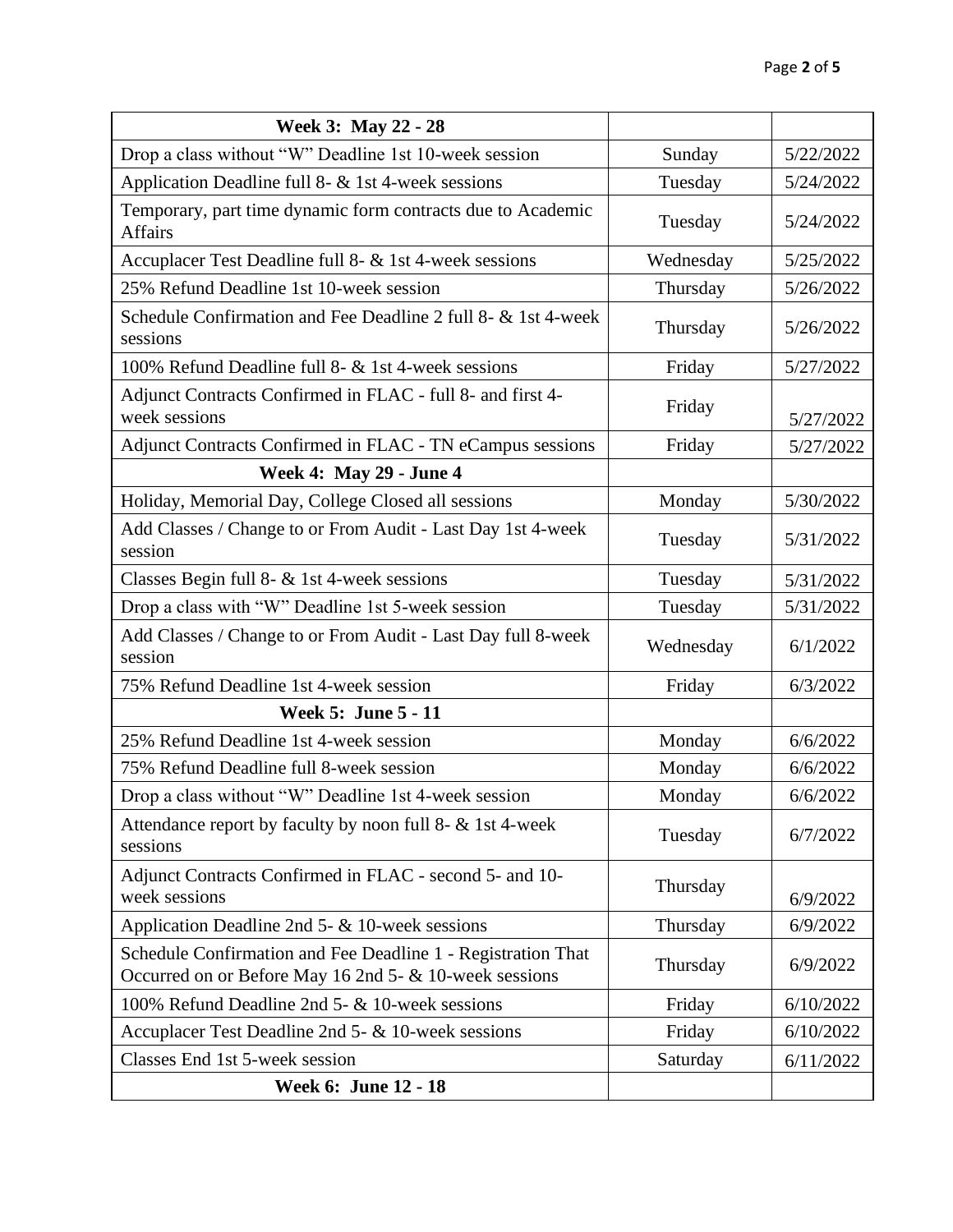| 25% Refund Deadline full 8-week session                                                                         | Monday    | 6/13/2022 |
|-----------------------------------------------------------------------------------------------------------------|-----------|-----------|
| Add Classes / Change to or From Audit - Last Day 2nd 5- &<br>10-week sessions                                   | Monday    | 6/13/2022 |
| Classes Begin 2nd 5- & 10-week sessions                                                                         | Monday    | 6/13/2022 |
| Drop a class without "W" Deadline full 8-week session                                                           | Monday    | 6/13/2022 |
| Grades Due in Enrollment Services before 4:30 p.m. 1st 5-week<br>session                                        | Monday    | 6/13/2022 |
| Waiver / Discount Forms Deadline all sessions                                                                   | Monday    | 6/13/2022 |
| Expunge 2 full 8- $&$ 1st 4-week sessions                                                                       | Tuesday   | 6/14/2022 |
| Attendance report by faculty by noon 2nd 5- & 10-week<br>sessions                                               | Thursday  | 6/16/2022 |
| 75% Refund Deadline 2nd 5-week session                                                                          | Friday    | 6/17/2022 |
| Drop a class with "W" Deadline 1st 4-week session                                                               | Friday    | 6/17/2022 |
| Financial Aid Refunds, Begin Releasing full 8-1st 4-, 5-, & 10-<br>week sessions                                | Friday    | 6/17/2022 |
| Week 7: June 19 - 25                                                                                            |           |           |
| Drop a class without "W" Deadline 2nd 5-week session                                                            | Sunday    | 6/19/2022 |
| Expunge 1 2nd 5-week session                                                                                    | Monday    | 6/20/2022 |
| 25% Refund Deadline 2nd 5-week session                                                                          | Tuesday   | 6/21/2022 |
| 75% Refund Deadline 2nd 10-week session                                                                         | Tuesday   | 6/21/2022 |
| Expunge 1 2nd 10-week session                                                                                   | Wednesday | 6/22/2022 |
| Financial Aid Refunds, Begin Releasing 2nd 5-week session                                                       | Wednesday | 6/22/2022 |
| Drop a class with "W" Deadline 1st 10-week session                                                              | Thursday  | 6/23/2022 |
| Application Deadline 2nd 4-week session                                                                         | Friday    | 6/24/2022 |
| Accuplacer Test Deadline 2nd 4-week session                                                                     | Saturday  | 6/25/2022 |
| <b>Week 8: June 26 - July 2</b>                                                                                 |           |           |
| Drop a class without "W" Deadline 2nd 10-week session                                                           | Sunday    | 6/26/2022 |
| Adjunct Contracts Confirmed in FLAC - second 4-week session                                                     | Monday    | 6/27/2022 |
| Classes End 1st 4-week session                                                                                  | Monday    | 6/27/2022 |
| Schedule Confirmation and Fee Deadline 1 - Registration That<br>Occurred on or Before May 16 2nd 4-week session | Monday    | 6/27/2022 |
| 100% Refund Deadline 2nd 4-week session                                                                         | Tuesday   | 6/28/2022 |
| Grades Due in Enrollment Services before 4:30 p.m. 1st 4-week<br>session                                        | Tuesday   | 6/28/2022 |
| 25% Refund Deadline 2nd 10-week session                                                                         | Wednesday | 6/29/2022 |
| Add Classes / Change to or From Audit - Last Day 2nd 4-week<br>session                                          | Wednesday | 6/29/2022 |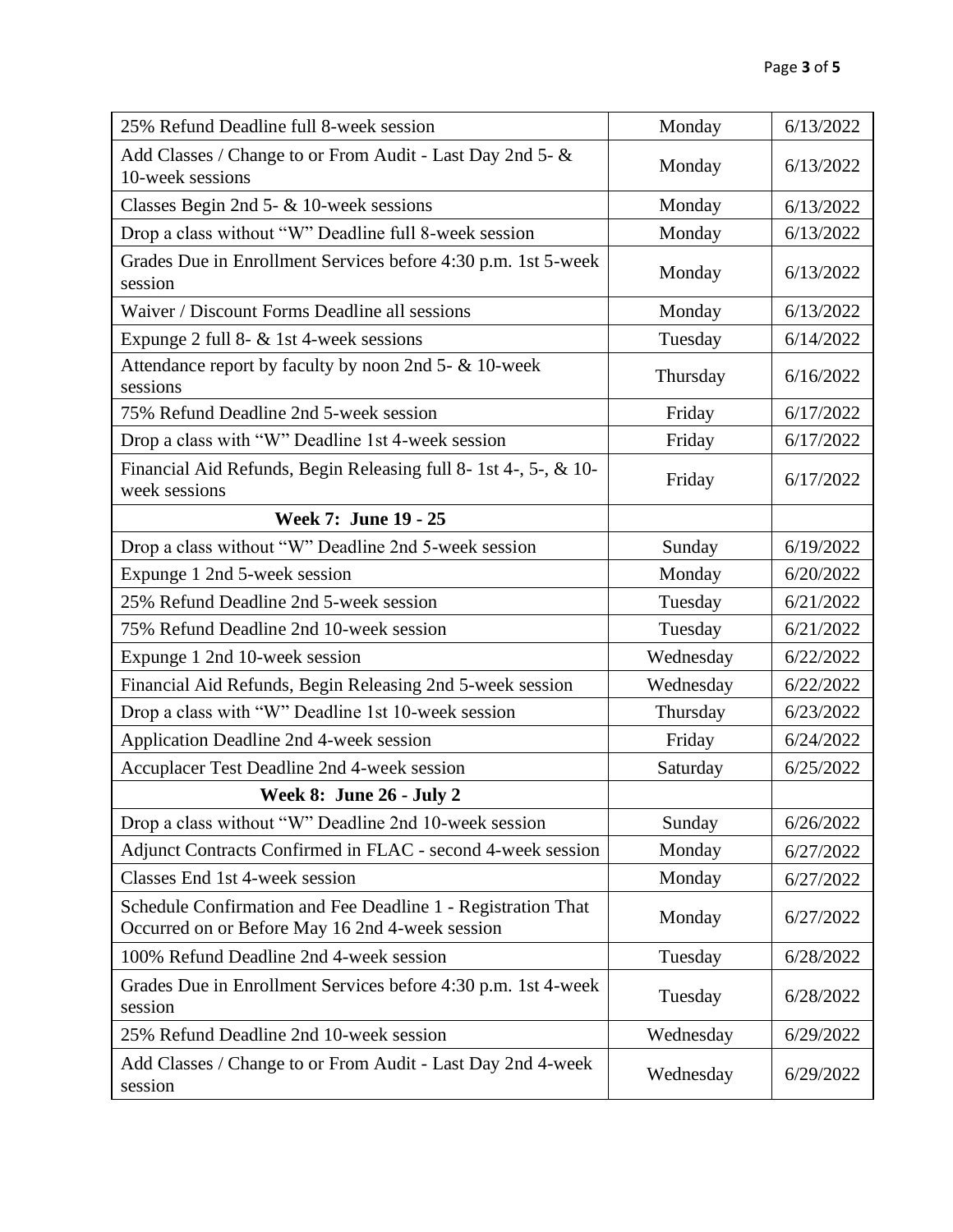| Classes Begin 2nd 4-week session                                                                                | Wednesday | 6/29/2022 |
|-----------------------------------------------------------------------------------------------------------------|-----------|-----------|
| Financial Aid Refunds, Begin Releasing 2nd 10-week session                                                      | Wednesday | 6/29/2022 |
| 75% Refund Deadline 2nd 4-week session                                                                          | Friday    | 7/1/2022  |
| Week 9: July 3 - 9                                                                                              |           |           |
| Holiday, Independence Day, College Closed all sessions                                                          | Monday    | 7/4/2022  |
| 25% Refund Deadline 2nd 4-week session                                                                          | Tuesday   | 7/5/2022  |
| Attendance report by faculty by noon 2nd 4-week session                                                         | Tuesday   | 7/5/2022  |
| Drop a class with "W" Deadline 2nd 5-week session                                                               | Tuesday   | 7/5/2022  |
| Drop a class without "W" Deadline 2nd 4-week session                                                            | Tuesday   | 7/5/2022  |
| Expunge 1 2nd 4-week session                                                                                    | Tuesday   | 7/5/2022  |
| Drop a class with "W" Deadline full 8-week session                                                              | Thursday  | 7/7/2022  |
| Financial Aid Refunds, Begin Releasing 2nd 4-week session                                                       | Friday    | 7/8/2022  |
| Week 10: July 10 - 16                                                                                           |           |           |
| Adjunct Contracts Confirmed in FLAC - third 5-week session                                                      | Friday    | 7/15/2022 |
| Application Deadline 3rd 5-week session                                                                         | Friday    | 7/15/2022 |
| Schedule Confirmation and Fee Deadline 1 - Registration That<br>Occurred on or Before May 16 3rd 5-week session | Friday    | 7/15/2022 |
| Accuplacer Test Deadline 3rd 5-week session                                                                     | Saturday  | 7/16/2022 |
| Week 11: July 17 - 23                                                                                           |           |           |
| Drop a class with "W" Deadline 2nd 4-week session                                                               | Sunday    | 7/17/2022 |
| 100% Refund Deadline 3rd 5-week session                                                                         | Monday    | 7/18/2022 |
| Classes End 1st 10- & 2nd 5-week sessions                                                                       | Monday    | 7/18/2022 |
| Add Classes / Change to or From Audit - Last Day 3rd 5-week<br>session                                          | Tuesday   | 7/19/2022 |
| Classes Begin 3rd 5-week session                                                                                | Tuesday   | 7/19/2022 |
| Grades Due in Enrollment Services before 4:30 p.m. 1st 10- &<br>2nd 5-week sessions                             | Tuesday   | 7/19/2022 |
| 75% Refund Deadline 3rd 5-week session                                                                          | Friday    | 7/22/2022 |
| Attendance report by faculty by noon 3rd 5-week session                                                         | Friday    | 7/22/2022 |
| Week 12: July 24 - 30                                                                                           |           |           |
| Drop a class without "W" Deadline 3rd 5-week session                                                            | Monday    | 7/25/2022 |
| Expunge 1 3rd 5-week session                                                                                    | Monday    | 7/25/2022 |
| 25% Refund Deadline 3rd 5-week session                                                                          | Tuesday   | 7/26/2022 |
| Classes End full 8- & 2nd 4-week sessions                                                                       | Tuesday   | 7/26/2022 |
| Drop a class with "W" Deadline 2nd 10-week session                                                              | Wednesday | 7/27/2022 |
| Financial Aid Refunds, Begin Releasing 3rd 5-week session                                                       | Thursday  | 7/28/2022 |